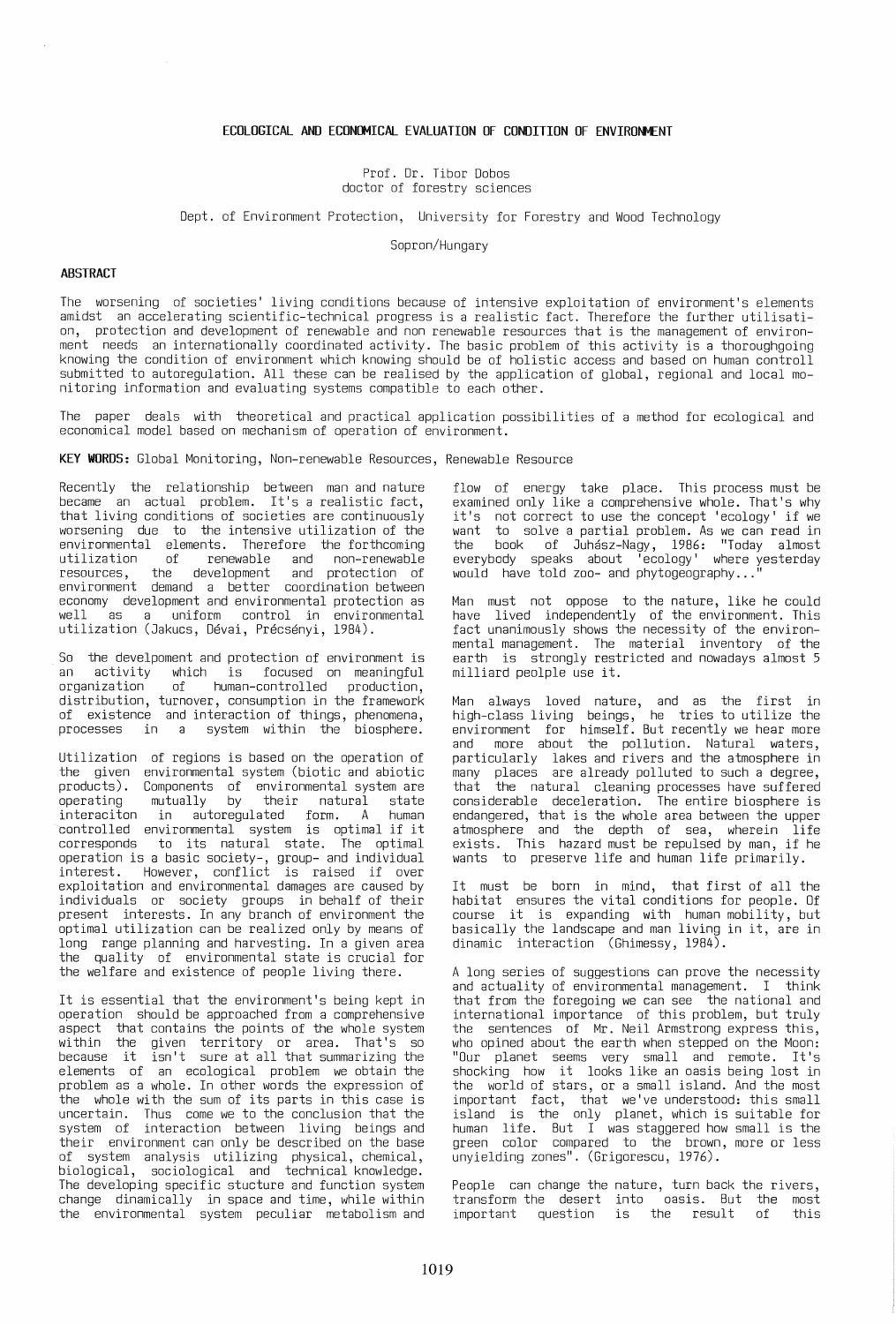

Figure 1.

MODEL OF THE PROCESS OF ENVIRONMENT PROTECTION AND DEVELOPMENT (Environmental economy)

transformation. It would be very useful to foresee all the aftermaths of these interventions. The biosphere-studying science can be the only real base for this comprehensive study. The words of<br>Mr. Francis Bacon are really true here: "Natura enim<br>non imperatur nisi parendo." (We can rule over the nature, if we subject ourselves to it.) And similarly with the words of the Russian writer Mr. Ivan Turgeniev: "Nature isn't a church, but a workroom, where man can act as a simple worker." (Grigorescu, 1976).

The essential condition of the life is the systemic state-quality of the environment. The creation and survival of living beings depend mainly on the quality, state and change of the environment. The unfavorable processes can become demanding factors. The environmental protection is a concious activity for changing these unfavorable processes. But the environmental utilization includes the positive trans-<br>form and development of the environment too.

The relations between the environmental elements are dinamically mobile in time and space as a result of

external and internal effects. The situation of the moment shows the state of the environmental system.

The quality of the environmental state changes first of all as a result of the human activity. Man effects on the living beings and theĭr biotope in two different ways: indirectly, as he changes the physical, chemical and biological conditions of the envicar, chemicar and biological conditions of the environment, and directly with his influence on living<br>beings (e.g. deforestation, chemical processing,<br>etc.). Man makes every effort to rise his living standards, but at the same time often endangers his<br>own life. In historic eras people often left behind devastated lands, proofs of this destroying activity are the deserts of the earth. Where in our days are deserts, there used to be rich lands, but<br>man changed the balance of nature with fire, pasturing or inappropriate agriculture. Man can invent any kind of insecticides, but never will be able to<br>create a single lady bird!

The wandering stock breeder tribes scarcely disturbed the natural equilibrium of their habitat. The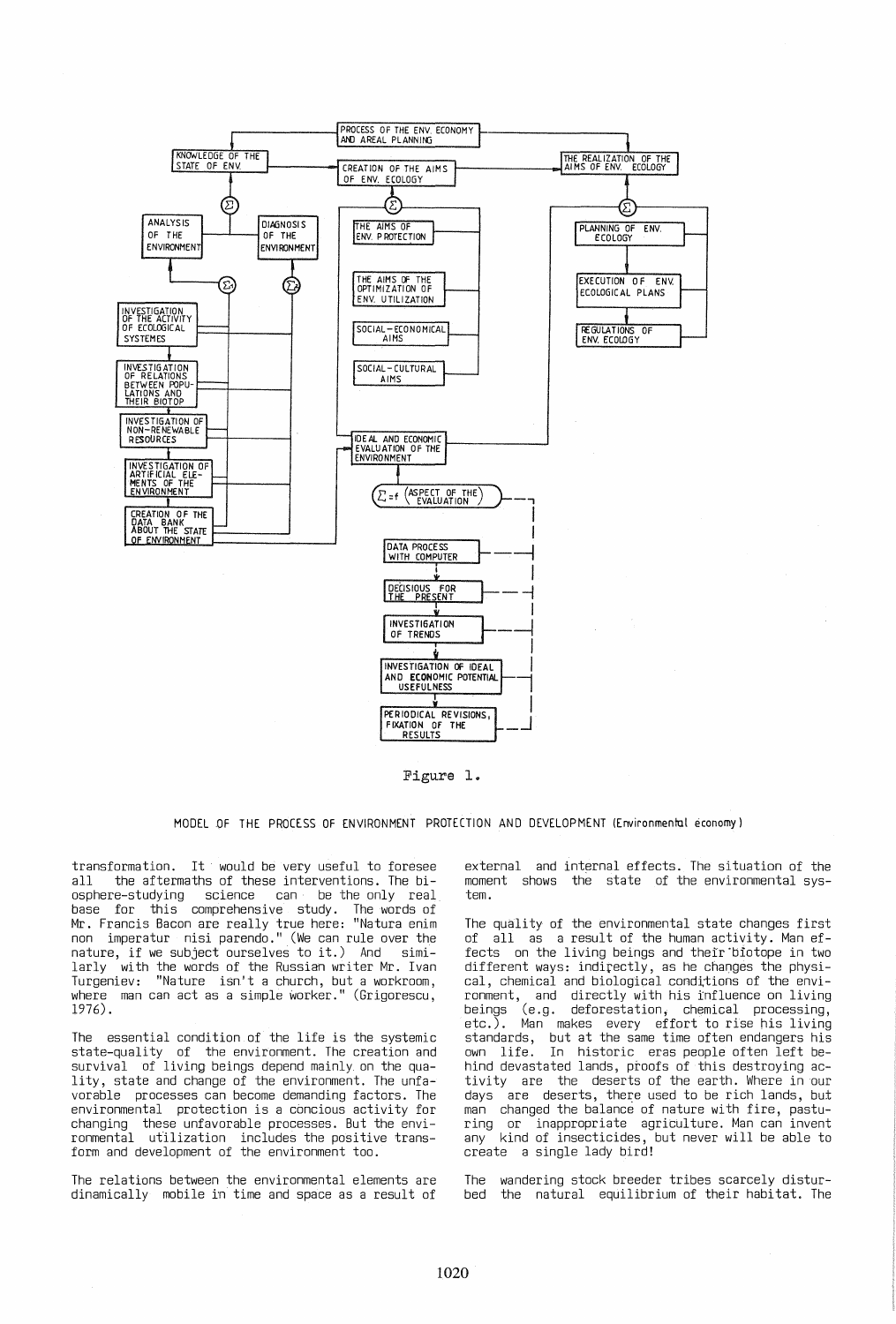agriculture already annihilated the plant species<br>damaging for the people. These changes led to people. These changes led to emergence of new ecosystems.

The concentration of people in industrial and commercial regions increased. Also increased the utilization of natural landscapes, and the claim to cultivable lands, since the number of populations have rised, too. Gradually began the structural reform of cultivated lands and the today's troubles are seated in it. The deforestation and establishment of monocultures motivated almost all the societies. Man only used his environment, and it was too late, when he realized, that can't correct the effects of these interventions. These can be moderated only with e.g. afforestations. The productivity of the environment depends on this human intervention.

The quantity and level of artificial elements are not the same in the different places of the earth. At the same time we can also say, that it makes its<br>influence felt all over the world, and as the influence felt all over the world, and as the arificial elements have a lot of negative effects, they are determinative factors of the environmental state.

The pollution resistence of living beings mainly depends on their immunity. The connections between living beings and their biotop",can be expressed usu ally with the functional level of populations. The adaptability or resistence of poulations depend on the genetic structure and genetic variability of the given population. That's why it is very important to preserve the existing gene-stores. The populations have a common gene-store, which is characteristic of the population's vitality and of the ,environemtal effects. the environmental effects of the genotypes are changing, and this is the base of. the established phenotypes. The environment can modify the genotype and phenotype, too, pracitcally may be an indicator in the given situation.

With the examination of the populations's genetic variations we can form a true notion of the biological function of the environmental state. That is the greater is the genetic veriaton of the population, the more probable is the possibility of the gene-recombination which makes possible the establishment of resistent genotypes. genotypes can already live in a changed environment, or in other words the populations's tolarence is increasing. The overstressing of the environment makes the gene-erosion unavoidable which narrows down the variability of the population, the individuals either infiltrate to other populations, or they are crowded out of the ecosystem. This phenomenon endangers not only the populations, but the most valuable species of the biosphere inclusive of the mankind.

The next factors fundamentally influence the quality of the environmental state:

- 
- air conditions and pollution factors<br>- water conditions and pollutiun aspects<br>- waste treatment and utilization<br>- noise emission.
- 
- 

Of course the mechanisms of this factors modify all the elements of the environmental system. Fig. 2. shows the effects of air pollutions on the vegetation.

Examining the effects of air pollutions on the forest, it's advisable to take into account the next factors:

- biochemical changes of living organisms<br>- changes in biomass-quantity



Figure 2. The effect of air pollutions on the vegetation (from H.G. Dässler)

- resistence
- mortality
- changes of populations and indicator individuals examination of produced symptomes.
- 

The quality of environmental state can't be even estimated from quality of one element. A complex nethod is needed, which compares the effects, too. Fig. 3. shows such a mo'del - it is the model of the environmental state.

The model may be suitable for examining the tolerance of forest against the environmetal stress. The quality of the environmental state may be expressed on the base of autoregulation and tolerance of living organisms, with the characteristics and measured data resulted by' the comparison of the certain territories. This autoregulation and tolerance can be measured on the global-, regionaland local-level environmental syqtems.

So the determination of the environmental state can be performed, and 5 categories of quality can be develeped:

- I. overstable very stable<br>II. stable above the th
- above the thereshold
- III. indifferenct transitory state
- IV. labile unstable, changeable, under the threshold V. overlabile - collapsing.
- 

These categories are segregated with the help of so called These categories are segregated with the help of so<br>called "biotop quality scores"; Really these scores<br>contain the measure of the autoregulation and the contain the measure of the autoregulation and the tolarence (against the environmental stress). The calculation method of these scores can't be presented here.

The above mentioned categories are applicable for ,the global, regional and local parts of environment, but this classification can be used for any parts of environment (e.g. landscapes), first of all for the agroecological and forestry regions.

These scores<br>certain parts the required These scores render help mainly for comparing the of environment, and inform us about improvements. With the computerized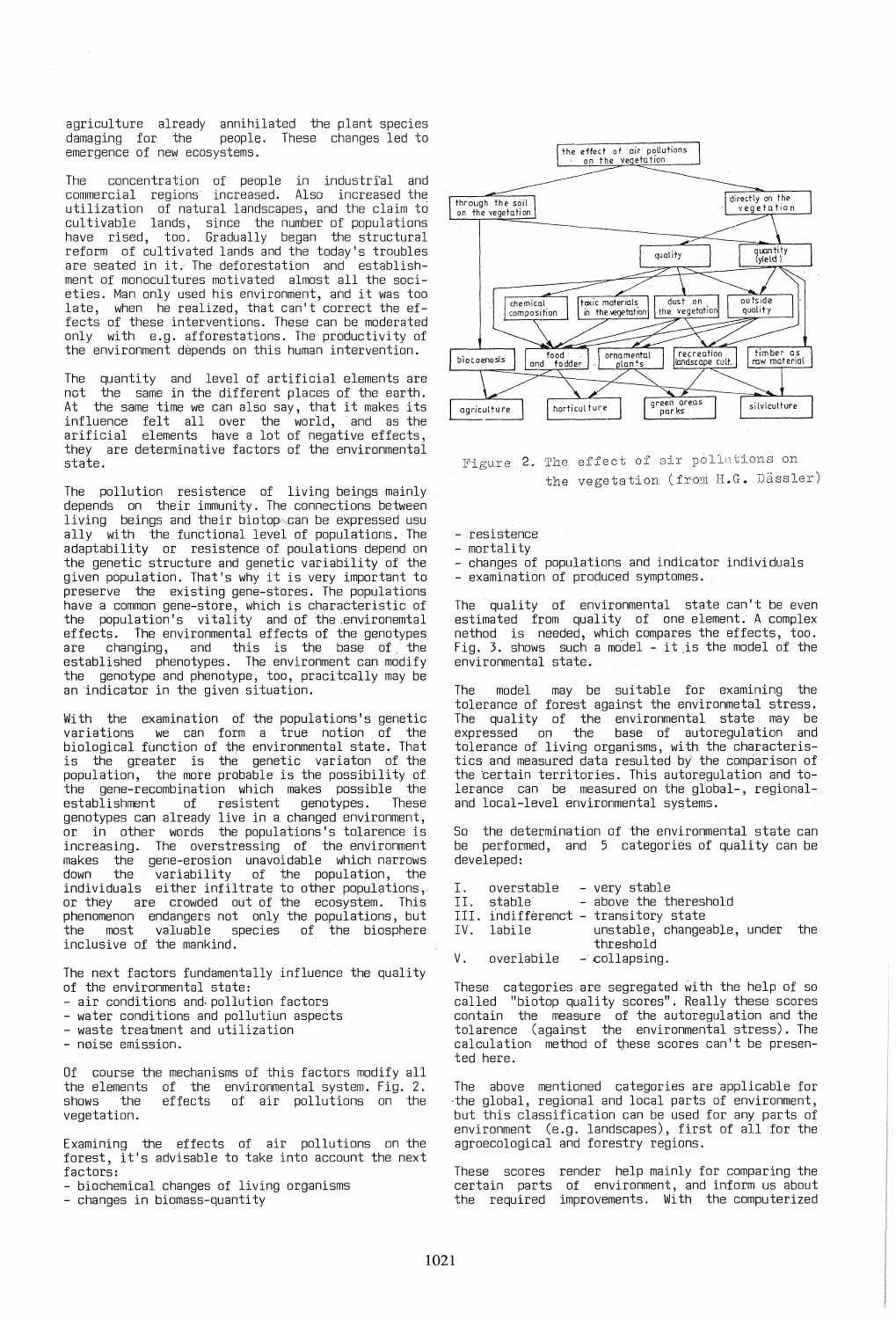methods the s<br>optimization The<br>Show<br>The management. scores<br>and i s establish the basis<br>putting aims of the for planning,<br>environmental

inst terms tem. quality and change of the environmental state<br>the function of the living beings (first of all<br>populations) of the given habitat. In other<br>s the more is the number of the species in the<br>web, the more stable is the environm

If the number of the populations is low on the<br>biotop, the speed of the change of environmental<br>state is accelarating. Relying upon these findings<br>it's vindicable that forest is the stabilizer of a<br>given environment since



Figure 3. MODEL OF THE STATE OF ENVIRONMENT